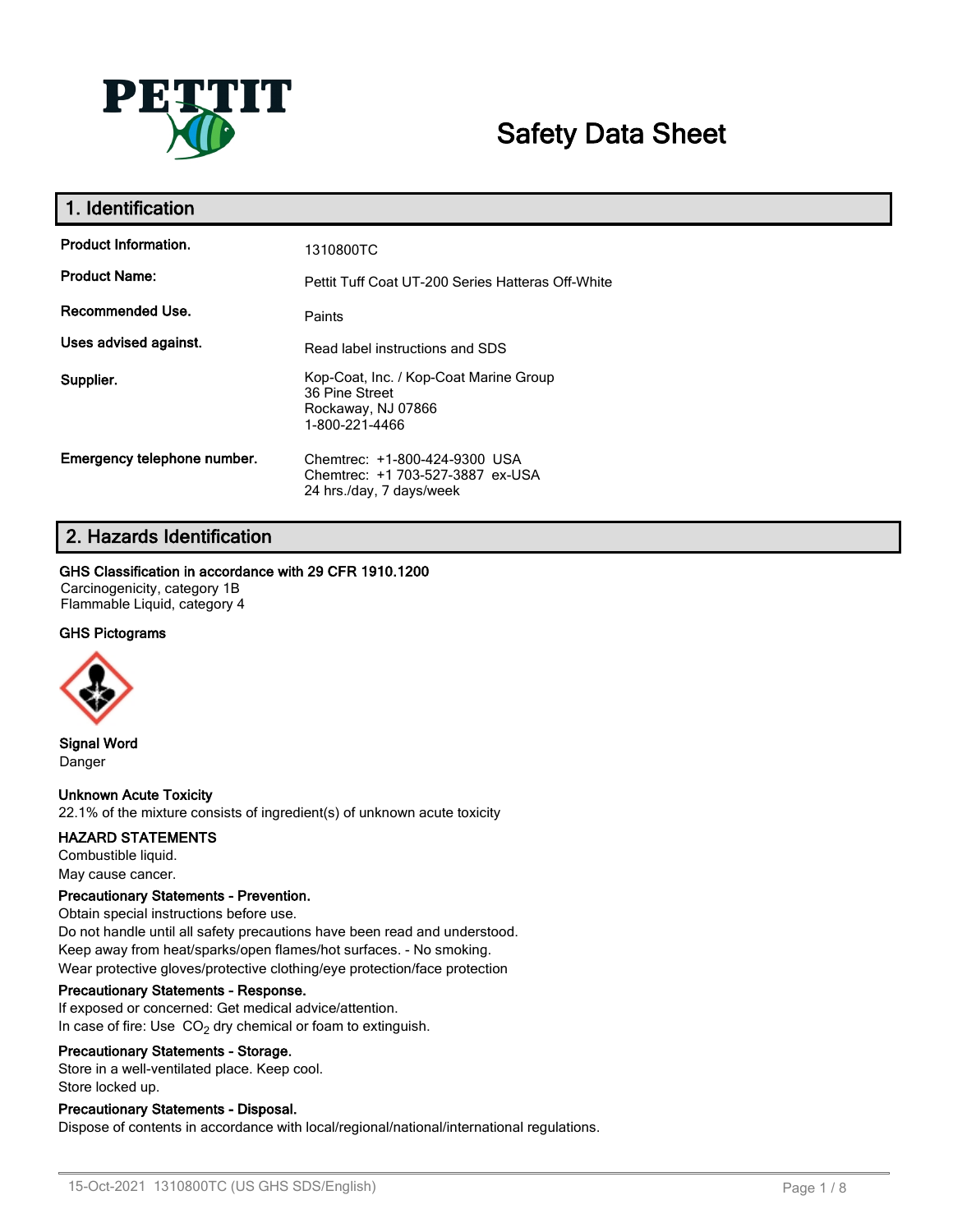### **3. Composition/Information on Ingredients**

| <b>Chemical Name</b>                         | CAS-No.    | <u>Wt. %</u> |
|----------------------------------------------|------------|--------------|
| Calcium carbonate (Limestone)                | 1317-65-3  | $10 - 25$    |
| Hydrotreated aliphatic petroleum distillates | 64742-52-5 | $2.5 - 10$   |
| Titanium dioxide                             | 13463-67-7 | $2.5 - 10$   |
| Diethylene glycol monoethyl ether            | 111-90-0   | $2.5 - 10$   |
| Zinc oxide                                   | 1314-13-2  | $0.1 - 1.0$  |
| Talc                                         | 14807-96-6 | $0.1 - 1.0$  |
| Triethylamine                                | 121-44-8   | $0.1 - 1.0$  |
| Ammonium hydroxide                           | 1336-21-6  | $0.1 - 1.0$  |

The exact percentage (concentration) of composition has been withheld as a trade secret.

## **4. First-aid Measures**

### **Description of first-aid measures.**

### **General advice.**

Move victim to a safe isolated area. When symptoms persist or in all cases of doubt seek medical advice. Call a poison control center or doctor for treatment advice.

### **Inhalation.**

Move to fresh air. Apply artificial respiration if victim is not breathing. Call a poison control center or doctor for treatment advice.

#### **Skin contact.**

Wash off immediately with soap and plenty of water. Remove all contaminated clothes and shoes. Remove and wash contaminated clothing before re-use. Call a poison control center or doctor for treatment advice.

### **Eye contact.**

Immediately flush with plenty of water. After initial flushing, remove any contact lenses and continue flushing for at least 15 minutes. Call a poison control center or doctor for treatment advice.

#### **Ingestion.**

Do not induce vomiting unless directed to do so by a physician or poison control center. Never give anything by mouth to an unconscious person. If swallowed, call a poison control center or doctor immediately.

### **Symptoms.**

See Section 2 and Section 11, Toxicological effects for description of potential symptoms.

### **Notes to physician.**

Treat symptomatically.

### **5. Fire-fighting Measures**

### **Extinguishing media.**

### **Suitable extinguishing media.**

Use:. Dry powder. Alcohol-resistant foam. Carbon dioxide (CO<sub>2</sub>). Water may be used to cool and prevent the rupture of containers that are exposed to the heat from a fire.

#### **Extinguishing media which shall not be used for safety reasons.**

Water may be unsuitable for extinguishing fires.

### **Special hazards arising from the substance or mixture.**

Vapors may travel to areas away from work site before igniting/flashing back to vapor source. Thermal decomposition can lead to release of irritating and toxic gases and vapors. Most vapors are heavier than air. Vapors may spread along ground and collect in low or confined areas (sewers, basements, tanks). Vapors may travel to source of ignition and flash back. Air/vapor mixtures may explode when ignited. Containers may explode when heated.

### **Advice for firefighters.**

Evacuate personnel to safe areas.As in any fire, wear self-contained breathing apparatus pressure-demand, MSHA/NIOSH (approved or equivalent) and full protective gear.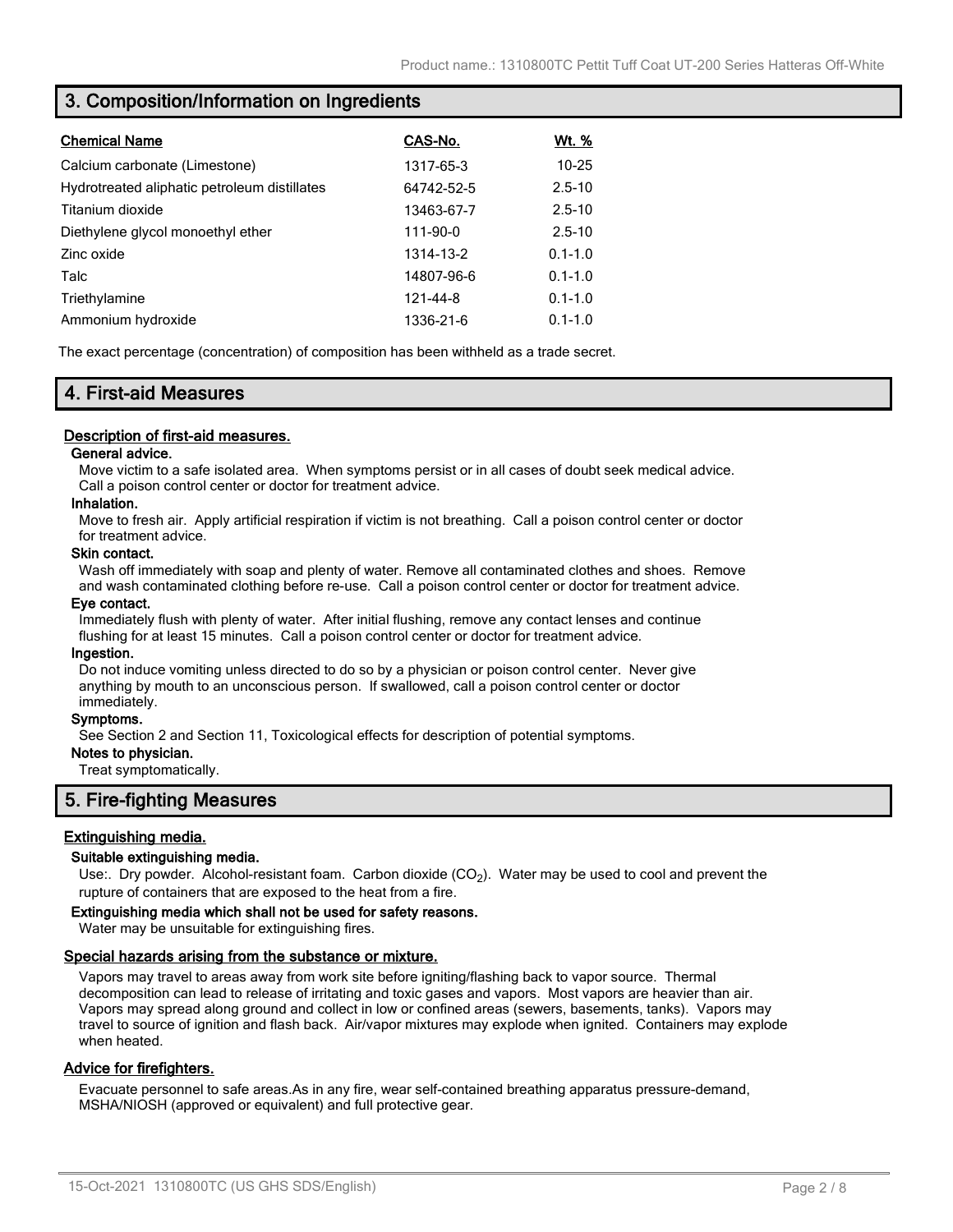### **6. Accidental Release Measures**

#### **Personal precautions, protective equipment and emergency procedures. Personal precautions.**

Avoid contact with skin, eyes and clothing. Ensure adequate ventilation, especially in confined areas. All equipment used when handling the product must be grounded. Eliminate all ignition sources (no smoking, flares, sparks or flames in immediate area). Wear protective gloves/clothing and eye/face protection. Stop all work that requires a naked flame, stop all vehicles, stop all machines and equipment that may cause sparks or flames. Do not breathe vapors or spray mist. Avoid exceeding of the given occupational exposure limits (see section 8). Thoroughly decontaminate all protective equipment after use.

### **Advice for emergency responders.**

Refer to protective measures listed in sections 7 and 8. Use personal protection recommended in Section 8.

### **Environmental precautions.**

Prevent further leakage or spillage if safe to do so. Do not allow material to contaminate ground water system. Prevent entry into waterways, sewers, basements or confined areas. See Section 12 for additional Ecological information.

### **Methods and materials for containment and cleaning up.**

#### **Methods for Containment.**

Absorb with earth, sand or other non-combustible material and transfer to containers for later disposal. Prevent further leakage or spillage if safe to do so. Pick up and transfer to properly labeled containers. Clean contaminated surface thoroughly. Ground and bond containers when transferring material. Take precautionary measures against static discharges. Use personal protective equipment. Remove all sources of ignition.

### **Methods for cleaning up.**

Prevent further leakage or spillage if safe to do so. Keep away from open flames, hot surfaces and sources of ignition. Keep in suitable and closed containers for disposal. All equipment used when handling the product must be grounded. Keep combustibles (wood, paper, oil, etc) away from spilled material. Ventilate the area. Use personal protective equipment as required. Shut off ignition sources; including electrical equipment and flames. Clean contaminated objects and areas thoroughly while observing environmental regulations. Never return spills in original containers for re-use.

### **Reference to other sections.**

See section 8 for more information.

### **7. Handling and Storage**

### **Conditions for safe storage, including any incompatibilities.**

#### **Advice on safe handling.**

Avoid contact with skin, eyes and clothing. Handle in accordance with good industrial hygiene and safety practice. Keep away from open flames, hot surfaces and sources of ignition. Do not pressurize, cut, weld, braze, solder, drill, grind, or expose container to heat, flame, sparks, static electricity, or other sources of ignition. Wash hands before breaks and immediately after handling the product. All equipment used when handling the product must be grounded. Take precautionary measures against static discharges. Do not breathe vapors or spray mist. Use according to package label instructions. Ground and bond containers when transferring material.

#### **Hygiene measures.**

Handle in accordance with good industrial hygiene and safety practice for diagnostics. Do not eat, drink or smoke when using this product. Remove and wash contaminated clothing before re-use. Avoid contact with skin, eyes and clothing. Wash hands before breaks and immediately after handling the product.

### **Storage Conditions.**

Keep container closed when not in use. Keep in properly labeled containers. Keep containers tightly closed in a dry, cool and well-ventilated place. Store in accordance with local regulations. Keep from freezing. Keep away from food, drink and animal feedingstuffs. Keep away from heat, hot surfaces, sparks, open flames and other ignition sources. No smoking.

### **8. Exposure Controls/Personal Protection**

| Ingredients with Occupational Exposure Limits     |                      |                       |                                    |                         |
|---------------------------------------------------|----------------------|-----------------------|------------------------------------|-------------------------|
| <b>Chemical Name</b>                              | <b>ACGIH TLV-TWA</b> | <b>ACGIH-TLV STEL</b> | <b>OSHA PEL-TWA</b>                | <b>OSHA PEL-CEILING</b> |
| Calcium carbonate (Limestone)<br>Titanium dioxide | N.E.<br>10 mg/m $3$  | N.E.<br>N.E.          | 15 mg/m $3$<br>$15 \text{ ma/m}^3$ | N.E.<br>N.E.            |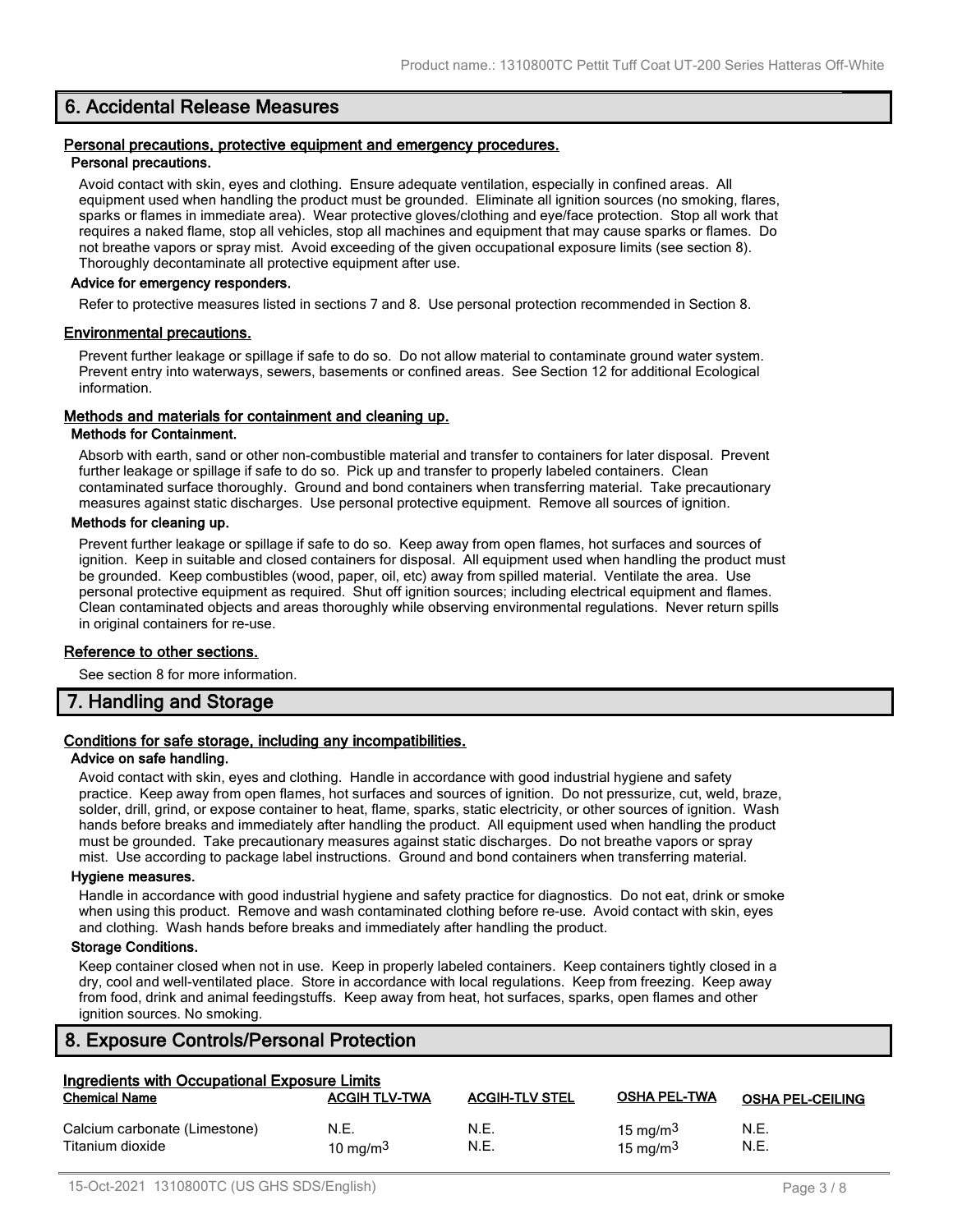Product name.: 1310800TC Pettit Tuff Coat UT-200 Series Hatteras Off-White

| Zinc oxide    | $2 \text{ mg/m}^3$  | 10 mg/m $3$ | 5 mg/m <sup>3</sup> | N.E. |
|---------------|---------------------|-------------|---------------------|------|
| Talc          | 2 mg/m <sup>3</sup> | N.E.        | N.E.                | N.E. |
| Triethylamine | $0.5$ ppm           | ppm         | 25 ppm              | N.E. |

#### **TLV = Threshold Limit Value TWA = Time Weighted Average PEL = Permissible Exposure Limit STEL = Short-Term Exposure Limit N.E. = Not Established**

### **Engineering Measures.**

Ensure adequate ventilation, especially in confined areas. Apply technical measures to comply with the occupational exposure limits.

#### **Personal protective equipment.**

### **Eye/Face Protection.**

If splashes are likely to occur, wear:. Face-shield. Safety glasses with side-shields. Tightly fitting safety goggles.

#### **Skin and body protection.**

Use:. Long sleeved clothing. Protective shoes or boots. Solvent-resistant gloves. Solvent-resistant apron and boots. Wear impervious gloves and/or clothing if needed to prevent contact with the material. Gloves must be inspected prior to use. Please observe the instructions regarding permeability and breakthrough time which are provided by the supplier of the gloves. Also take into consideration the specific local conditions under which the product is used, such as the danger of cuts, abrasion. Remove and wash contaminated clothing before re-use.

#### **Respiratory protection.**

In case of inadequate ventilation wear respiratory protection. If exposure limits are exceeded or irritation is experienced, respiratory protection should be worn. Respiratory protection must be provided in accordance with current local regulations.

### **9. Physical and chemical properties.**

### **Information on basic physical and chemical properties.**

| <b>Physical state</b>                     | Liquid                   |
|-------------------------------------------|--------------------------|
| Appearance                                | No Information           |
| Color                                     | Off White                |
| Odor                                      | No Information           |
| <b>Odor Threshold</b>                     | No Information           |
| рH                                        | No Information           |
| Melting/freezing point., °C (°F)          | No Information           |
| Flash Point., °C (°F)                     | 91 (195.80)              |
| Boiling point/boiling range., °C (°F)     | 100 - 3,000 (212 - 5432) |
| <b>Evaporation rate</b>                   | No Information           |
| <b>Explosive properties.</b>              | No Information           |
| Vapor pressure.                           | No Information           |
| Vapor density.                            | No Information           |
| Specific Gravity. (g/cm <sup>3</sup> )    | 1.207                    |
| Water solubility.                         | No Information           |
| Partition coefficient.                    | No Information           |
| Autoignition temperature., °C             | No Information           |
| Decomposition Temperature °C.             | No Information           |
| Viscosity, kinematic.                     | $>22$ mm $2/s$           |
| Other information.                        |                          |
| Volatile organic compounds (VOC) content. | 52 g/L                   |
| Density, Ib/gal                           | 10.048                   |
|                                           |                          |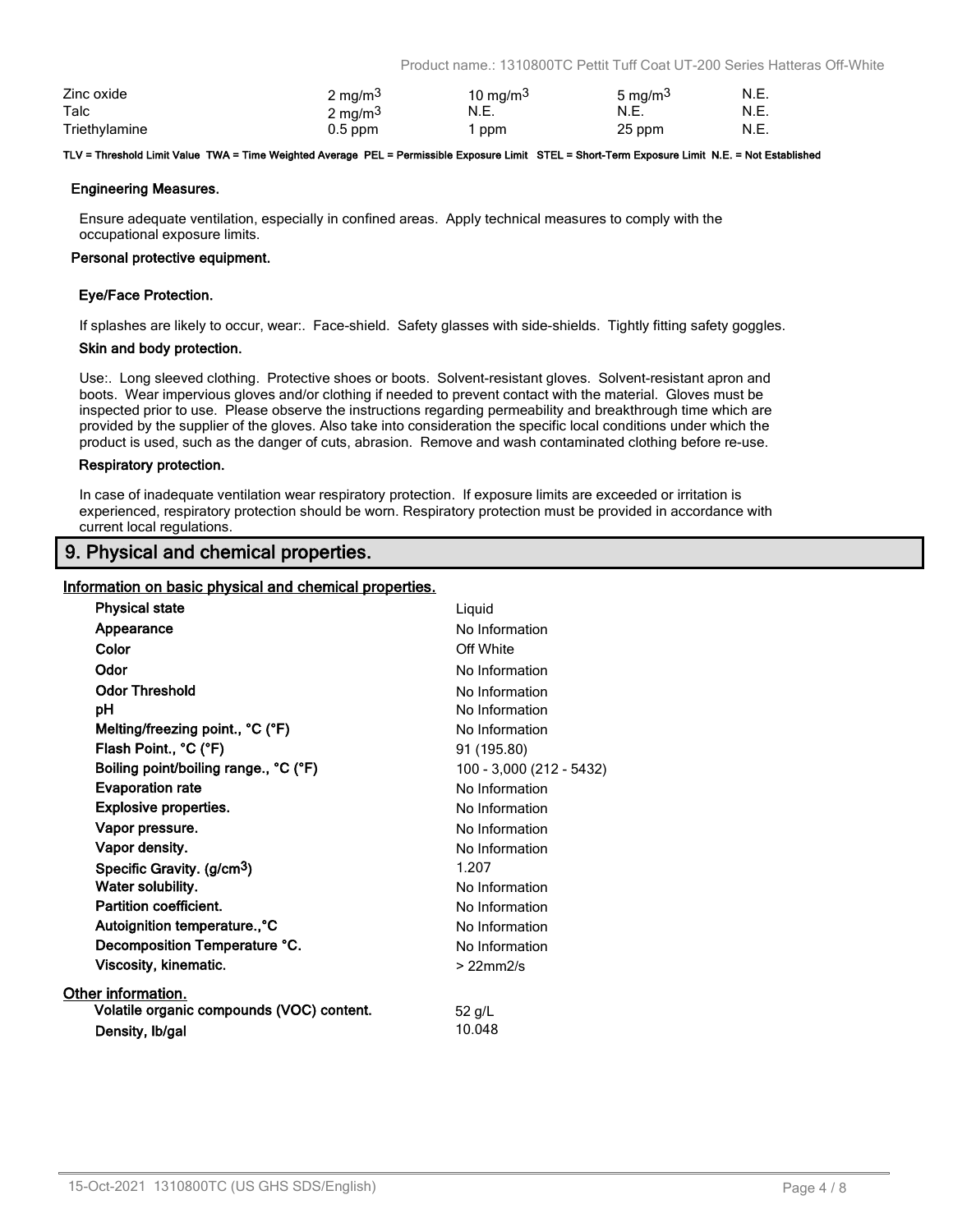# **10. Stability and Reactivity**

### **Reactivity.**

Stable under normal conditions.

#### **Chemical stability.**

Stable under recommended storage conditions.

#### **Possibility of hazardous reactions.**

None known based on information supplied.

### **Conditions to Avoid.**

Heat (temperatures above flash point), sparks, ignition points, flames, static electricity. Keep away from heat and sources of ignition. Do not freeze.

#### **Incompatible Materials.**

None known based on information supplied.

### **Hazardous Decomposition Products.**

Thermal decomposition can lead to release of irritating gases and vapours. Possible formation of carbon oxides, nitrogen oxides, and hazardous organic compounds.

### **11. Toxicological Information**

#### **Information on toxicological effects.**

**Acute toxicity. Product Information**

### No Information

### **The following values are calculated based on chapter 3.1 of the GHS document.**

| ATEmix (oral)          | 76,417.1 mg/kg |
|------------------------|----------------|
| ATEmix (dermal)        | 76,417.1 mg/kg |
| Component Information. |                |

| CAS-No.                                      | <b>Chemical Name</b>                         | LD50 Oral       | LD50 Dermal | <b>LC50 Inhalation</b>                 |
|----------------------------------------------|----------------------------------------------|-----------------|-------------|----------------------------------------|
| 64742-52-5                                   | Hydrotreated aliphatic petroleum distillates | 5000            | 5000        | N.I.                                   |
| 111-90-0                                     | Diethylene glycol monoethyl ether            | 10502 mg/kg Rat | N.I.        | N.I.                                   |
| 1314-13-2                                    | Zinc oxide                                   | >5000 mg/kg Rat | N.I.        | >5.7 mg/L Rat (Dust)                   |
| 121-44-8                                     | Triethylamine                                | 460 mg/kg Rat   |             | 415 mg/kg Rabbit 14.5 mg/L Rat (Vapor) |
| 1336-21-6                                    | Ammonium hydroxide                           | 350 mg/kg Rat   | N.I.        | N.I.                                   |
|                                              | $N.I. = No Information$                      |                 |             |                                        |
| Skin corrosion/irritation.<br>SKIN IRRITANT. |                                              |                 |             |                                        |
| Eye damage/irritation.                       |                                              |                 |             |                                        |
| No Information                               |                                              |                 |             |                                        |
|                                              | Respiratory or skin sensitization.           |                 |             |                                        |
| No Information                               |                                              |                 |             |                                        |
| Ingestion.                                   |                                              |                 |             |                                        |

May be harmful if swallowed.

#### **Germ cell mutagenicity.**

No Information

### **Carcinogenicity.**

No Information

| No Information         |                      |               |                |                          |
|------------------------|----------------------|---------------|----------------|--------------------------|
| CAS-No.                | <b>Chemical Name</b> | <b>IARC</b>   | <b>NTP</b>     | <b>OSHA</b>              |
| 13463-67-7             | Titanium dioxide     | IARC Group 2B | -              | $\qquad \qquad$          |
| 14807-96-6             | Talc                 | IARC Group 3  | $\blacksquare$ | $\overline{\phantom{a}}$ |
| Reproductive toxicity. |                      |               |                |                          |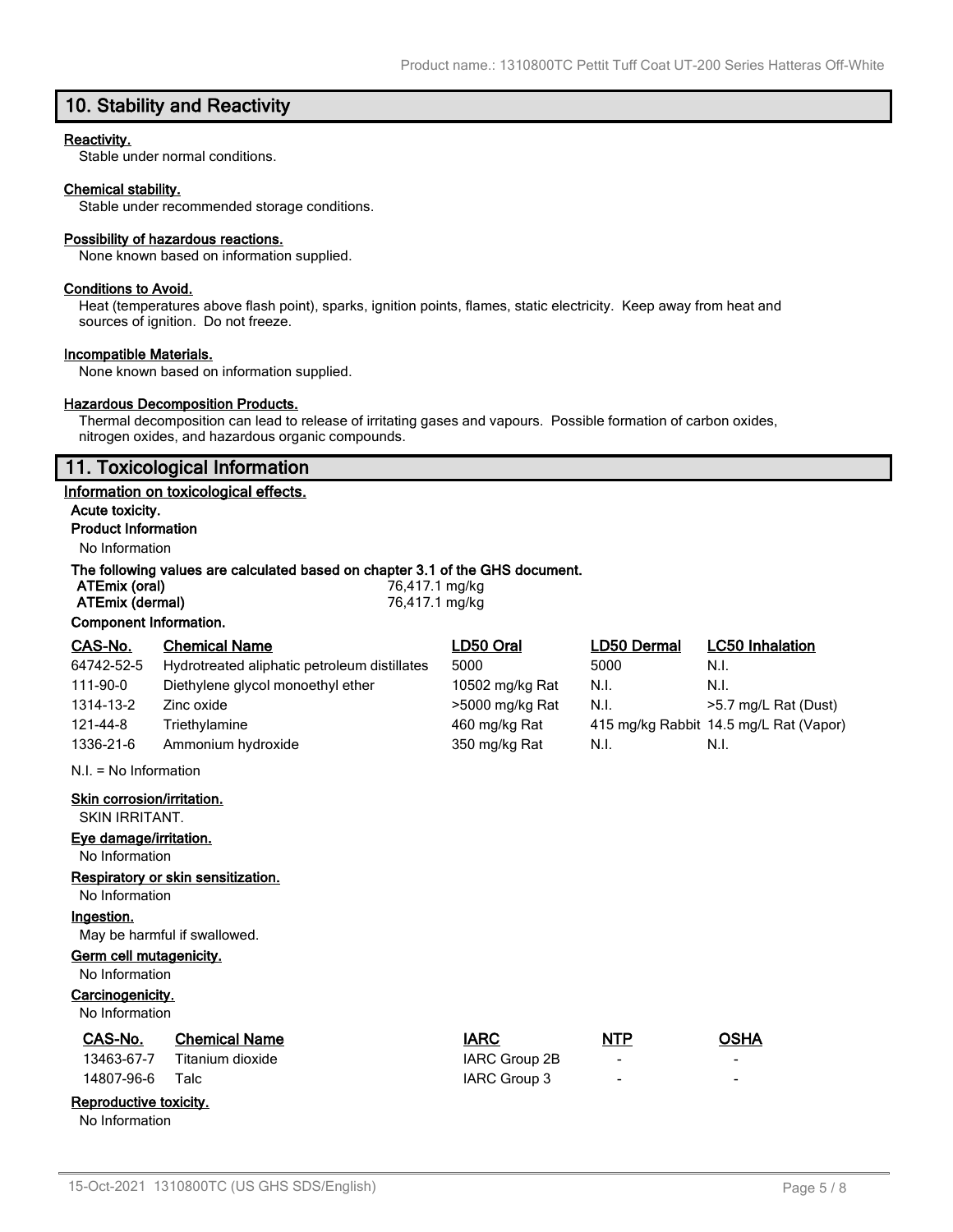### **Specific target organ systemic toxicity (single exposure).**

No Information

### **Specific target organ systemic toxicity (repeated exposure).**

May cause damage to organs through prolonged or repeated exposure.

### **Aspiration hazard.**

No Information

### **Primary Route(s) of Entry**

No Information

### **12. Ecological Information**

### **Toxicity.**

16.49% of the mixture consists of ingredient(s) of unknown aquatic toxicity

### **Ecotoxicity effects.**

| <b>Chemical Name</b>                                          | Toxicity to algae | <b>Toxicity to fish</b>                                                                                                                                                                                           | Toxicity to daphnia and other<br>aquatic invertebrates                  |
|---------------------------------------------------------------|-------------------|-------------------------------------------------------------------------------------------------------------------------------------------------------------------------------------------------------------------|-------------------------------------------------------------------------|
| Hydrotreated aliphatic petroleum<br>distillates<br>64742-52-5 |                   | LC50 96 h Oncorhynchus mykiss<br>>5000 mg/L                                                                                                                                                                       | EC50 48 h Daphnia magna<br>>1000 mg/L                                   |
| Diethylene glycol monoethyl<br>ether<br>111-90-0              |                   | LC50 96 h Lepomis macrochirus<br>10000 mg/L, LC50 96 h Lepomis<br>macrochirus 19100 - 23900 mg/<br>L, LC50 96 h Oncorhynchus<br>mykiss 11400 - 15700 mg/L,<br>LC50 96 h Pimephales promelas<br>11600 - 16700 mg/L | EC50 48 h Daphnia magna 3940<br>$-4670$ mg/L                            |
| Zinc oxide<br>1314-13-2                                       |                   | LC50 96 h Danio rerio 1.55 mg/L                                                                                                                                                                                   |                                                                         |
| Talc<br>14807-96-6                                            |                   | LC50 96 h Brachydanio rerio<br>$>100$ a/L                                                                                                                                                                         |                                                                         |
| Triethylamine<br>121-44-8                                     |                   | LC50 96 h Pimephales promelas<br>43.7 mg/L                                                                                                                                                                        | EC50 48 h Daphnia magna 200<br>mg/L                                     |
| Ammonium hydroxide<br>1336-21-6                               |                   | LC50 96 h Pimephales promelas<br>$8.2 \text{ ma/L}$                                                                                                                                                               | EC50 48 h water flea 0.66 mg/L,<br>EC50 48 h Daphnia pulex 0.66<br>mg/L |

### **Persistence and degradability.**

No data are available on the product itself.

### **Bioaccumulative potential.**

Discharge into the environment must be avoided.

Triethylamine

### **CAS-No. Chemical Name log POW**

| 111-90-0 |  |
|----------|--|
| 121-44-8 |  |

### **Mobility in soil.**

No information

### **Other adverse effects.**

No information

### **13. Disposal Considerations**

### **Waste Disposal Guidance.**

Disposal should be in accordance with applicable regional, national and local laws and regulations.

Empty containers should be taken to an approved waste handling site for recycling or disposal.

### **14. Transport Information**

### **DOT**

1.00 Diethylene glycol monoethyl ether -0.8<br>1.45 Triethylamine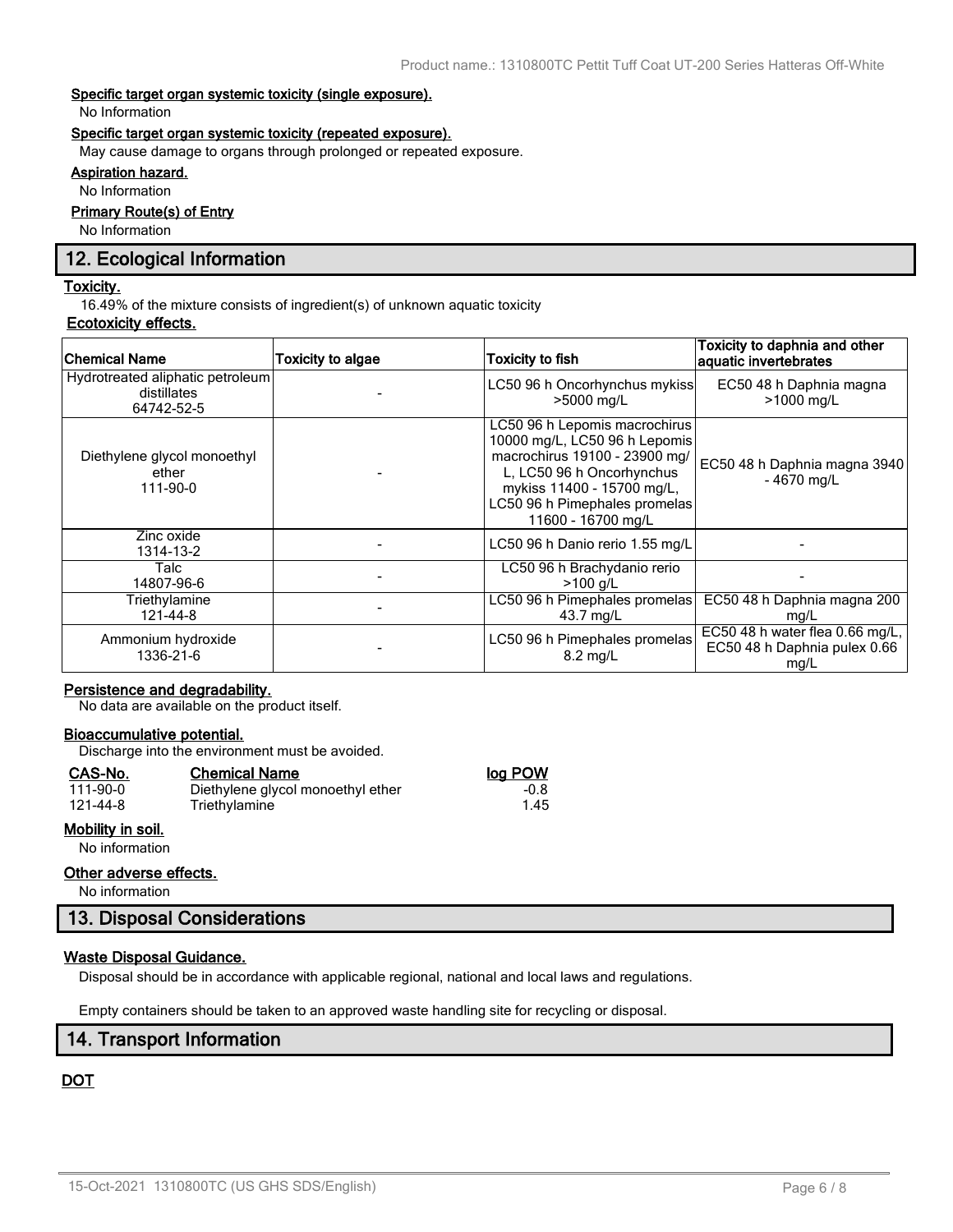| <b>Shipping Name:</b>          | Combustible Liquids, n.o.s.                                                               |
|--------------------------------|-------------------------------------------------------------------------------------------|
| <b>Hazard Class:</b>           | 3                                                                                         |
| <b>UN/NA Number:</b>           | NA1993                                                                                    |
| <b>Packing Group:</b>          | Ш                                                                                         |
| <b>Additional Information:</b> | LTD QTY: This product may be reclassified as "limited quantity" per 49 CFR 173.150 (b)(3) |
| IMDG                           | No Information                                                                            |
| <b>Additional Information:</b> | Not regulated                                                                             |
| IATA                           | No Information                                                                            |
| <b>Additional Information:</b> | Not regulated                                                                             |

# **15. Regulatory Information**

### **International Inventories:**

| <b>TSCA</b>          | Complies                                                                                          |
|----------------------|---------------------------------------------------------------------------------------------------|
| <b>DSL</b>           |                                                                                                   |
| <b>DSL/NDSL</b>      |                                                                                                   |
| <b>EINECS/ELINCS</b> |                                                                                                   |
| <b>ENCS</b>          |                                                                                                   |
| <b>IECSC</b>         |                                                                                                   |
| <b>KECI</b>          |                                                                                                   |
| <b>PICCS</b>         |                                                                                                   |
| <b>AICS</b>          |                                                                                                   |
| <b>NZIOC</b>         |                                                                                                   |
| <b>TCSI</b>          |                                                                                                   |
| <b>TSCA</b>          | United States Toxic Substances Control Act Section 8(b) Inventory.                                |
| <b>DSL</b>           | Canadian Domestic Substances List.                                                                |
| <b>DSL/NDSL</b>      | Canadian Domestic Substances List/Canadian Non-Domestic Substances List                           |
| <b>EINECS/ELINCS</b> | European Inventory of Existing Chemical Substances/European List of Notified Chemical Substances. |
| <b>ENCS</b>          | Japan Existing and New Chemical Substances.                                                       |
| <b>IECSC</b>         | China Inventory of Existing Chemical Substances.                                                  |
| <b>KECL</b>          | Korean Existing and Evaluated Chemical Substances.                                                |
| <b>PICCS</b>         | Philippines Inventory of Chemicals and Chemical Substances.                                       |
| <b>AICS</b>          | Australian Inventory of Chemical Substances.                                                      |
| <b>NZIoC</b>         | New Zealand Inventory of Chemicals.                                                               |
| <b>TCSI</b>          | Taiwan Chemical Substance Inventory                                                               |

# **U.S. Federal Regulations:**

### **SARA SECTION 313:**

This product does not contain any chemicals that are subject to the reporting requirements of SARA 313. **TOXIC SUBSTANCES CONTROL ACT 12(b):**

This product does not contain any chemicals that are subject to the reporting requirements of TSCA 12(b).

### **CALIFORNIA PROPOSITION 65 CARCINOGENS**



Warning: The following ingredients present in the product are known to the state of California to cause Cancer:.

#### **Chemical Name CAS-No.** Titanium dioxide